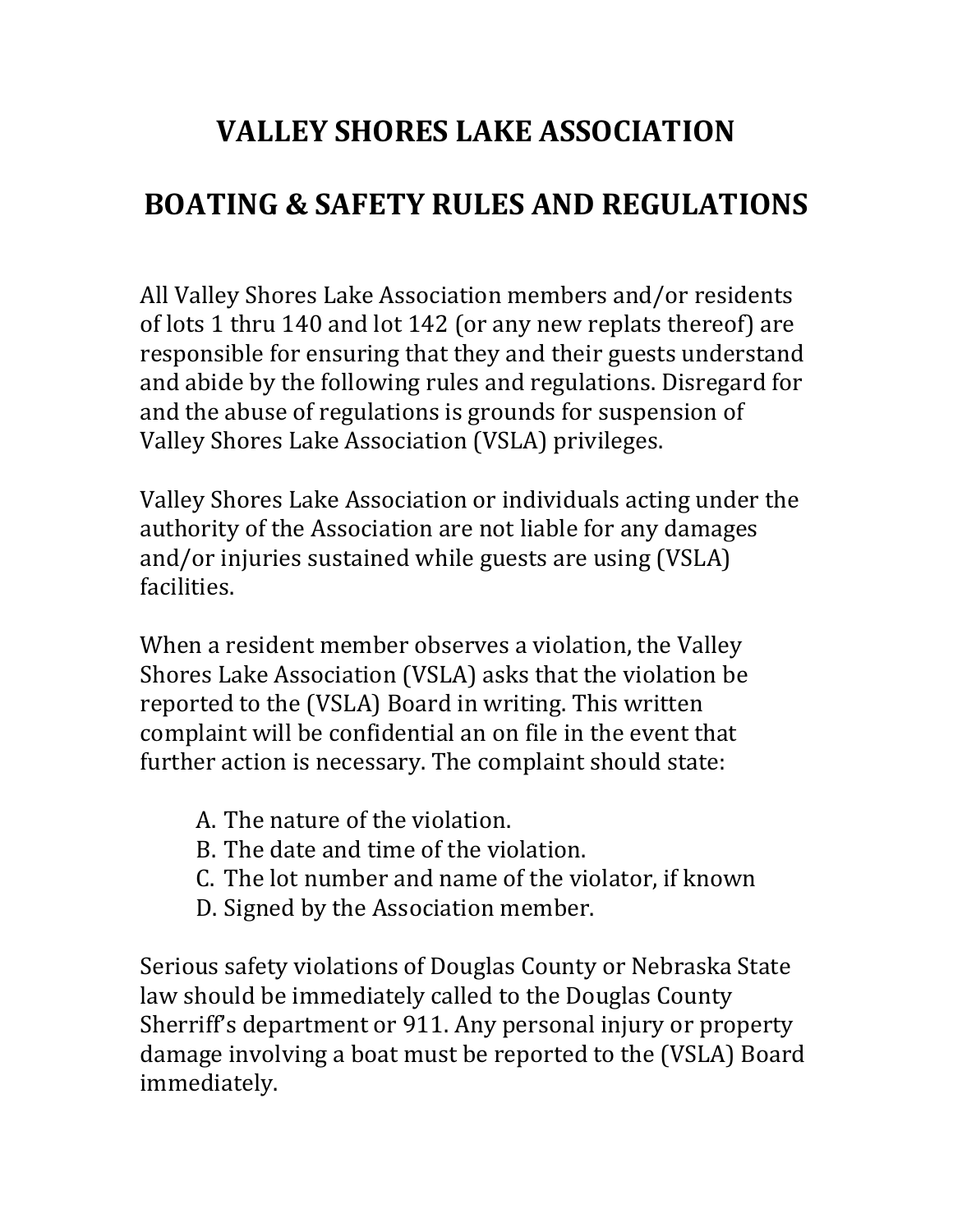## **I. Guest**

The member or a resident member of the family when using any of the common areas, lake included, must accompany a guest. Members are accountable and liable for the actions and conduct of their guests

# **II. Swimming/Scuba Diving**

- A. Swimming across the main part of the lake is **prohibited**.
- B. The twenty-five foot (25') area adjoining the residential lots is reserved for swimming.
- C. Scuba Diving is allowed only by special permit from the (VSLA) Board and never on weekends or holidays.
- D. All scuba divers must use a flag while diving. All boats of any kind must stay seventy-five (75') from this flag.
- E. Golf Course Lots (102-140) will have access to swimming privileges on Lot 2 but will not have boating privileges on the Lake.

# **III. Lake Rules/Covenants**

All owners and members must comply with both the provisions set forth in the Covenants and with the new updated rules regarding usage of the Lake listed below;

Boats which are not in the water, boat trailers, RV's, campers and other trailers must be removed from the Owner's Lot within 48 hours unless stored in the garage of the residence. Boat on trailers may be parked in a driveway during the 15 day period between April 15, and April 30, and October 15, and October 30 when Owners are readying their boats for usage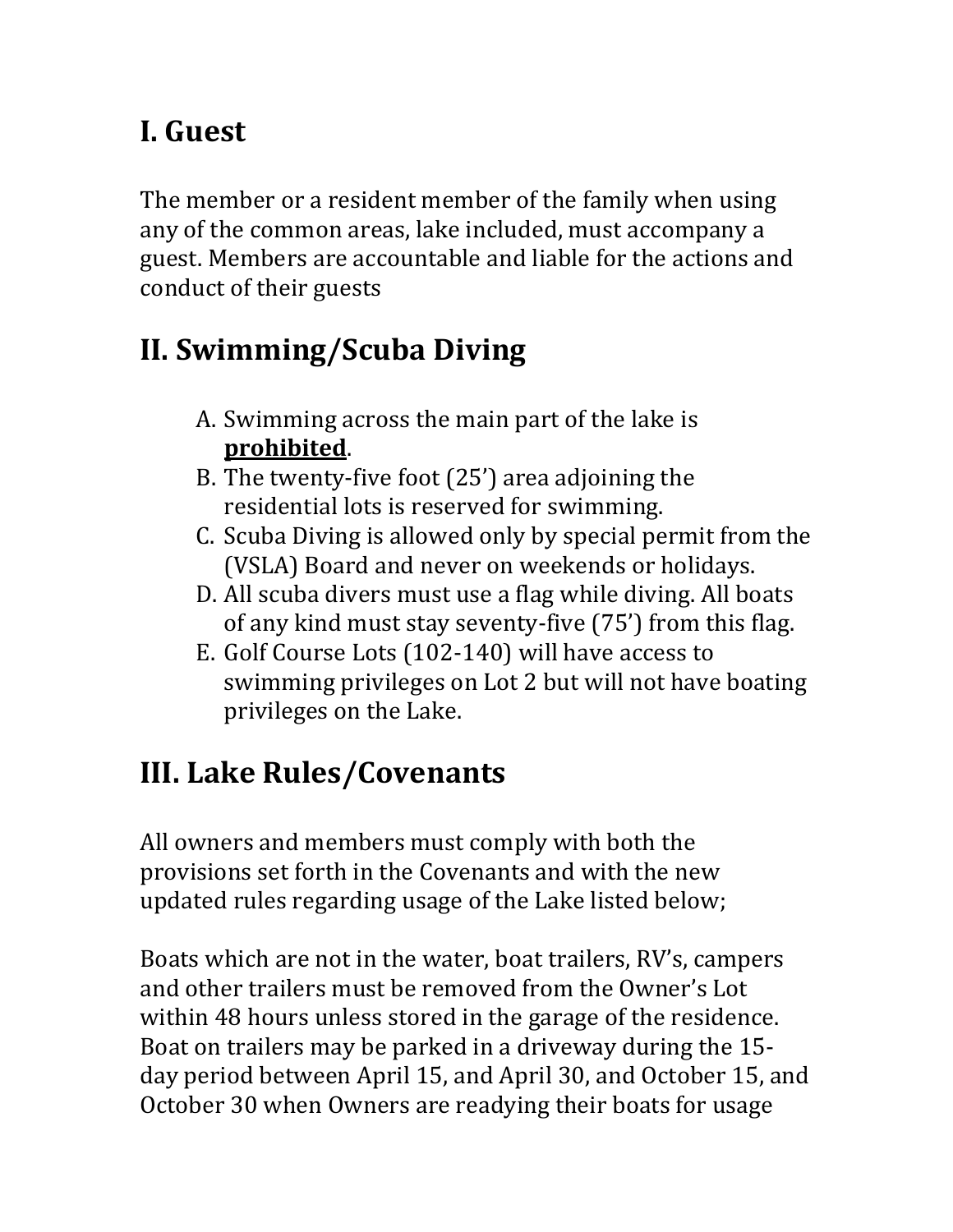and/or storage. Maintaining boats, boat trailers, RV's, campers and other trailers on the Owner's Lot, other than as set forth herein, is **prohibited**.

#### Boathouses are **prohibited**.

All boats operating on the Lake must comply with all the Lake Rules and Regulations as well as Regulations/Laws established by the State of Nebraska for boating.

All boats on the Lake must be owned by the Lot Owners, registered with the Association and contain the appropriate and current Association sticker. No other boats shall be permitted on the Lake. All boats (powerboats, canoes, paddleboats, fishing boats, sail boats, etc.,) must display the Owner's Lot Number and the Association sticker in the size established by the Association in a visible position on the starboard AFT (rear side).

Outboard, inboard/outboard and inboard motorboats are allowed. Air boats, "V" drive boats, jet powered boats, jet powered watercraft classified as jet skis, wave runners, or any other jet powered personal watercraft of any brand, make or model, weight enhancement devices and boats with above water exhaust systems are **prohibited**.

Boat speeding on the Lake is prohibited. The (VSLA) has established a boat speed limit of 35mph. Speed in the launching, shore and dock areas is always "NO WAKE", and on the Lake proper between sundown and sunrise, is "NO WAKE". Boats traveling inside the designated restricted areas must travel at all times at a "NO WAKE" speed, (defined as approximately 5MPH or less). Designated restricted areas requiring no wake is at least 50' feet from the docks.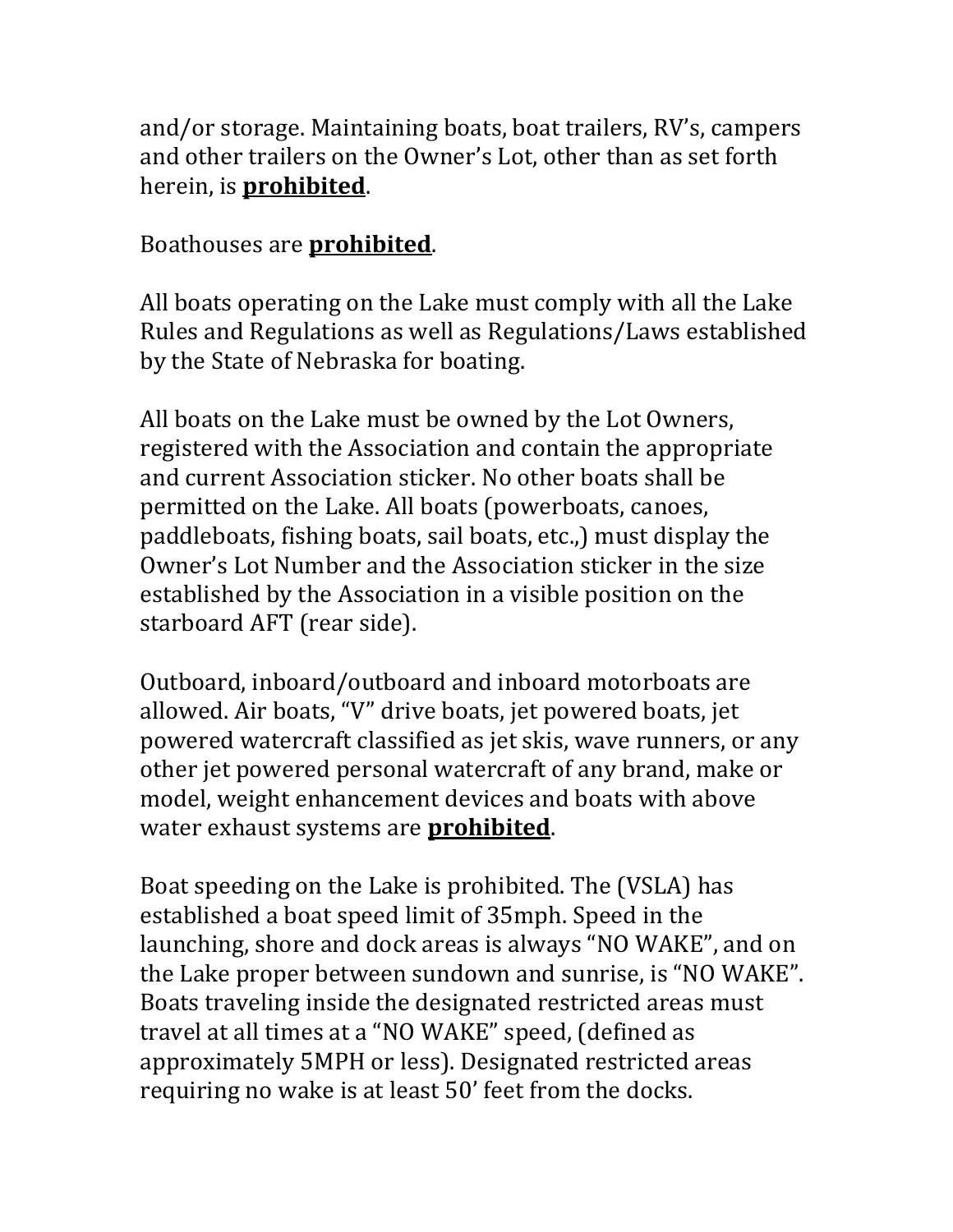All boats and skiers, and others (being pulled by a boat, must remain a minimum of fifty (50') from the shore and/or boatlifts and docks. It is also a violation for a motorized boat or tuber, skier or wake boarder to intentionally chase ducks/geese.

In addition to the above restrictions, the use of the Lake shall also be subject to the Lake Rules and Regulations, as amended from time to time.

### **IV. Boats-General Information & Regulations**

All member boats operation on the lake must comply with all Valley Shores' safety rules and regulations as well as regulations established by the State of Nebraska.

Boats belonging to guest of (VSLA) members are **prohibited** on the lake. Any non-member boat found on the lake or its shores may be removed by the (VSLA) or its duly authorized agent at the expense of the non-member owner. Guests of a VSLA member may operate a members boat if and only if the member is either on or being pulled by the boat. Immediate family members of a lake homeowner may operate a member boat on the lake with the permission of the homeowner.

Any member who shall have permitted, authorized or allowed illegal use of our launching of a boat in violation of the rules, regulations or restrictions in connection with (VSLA), and/or documents recorded at the Douglas County courthouse, shall have their rights and privileges as a Valley Shores member revoked and the set charge or fine has been paid and until a formal application for reinstatement has been made to and approved by the (VSLA) Board. This revocation period shall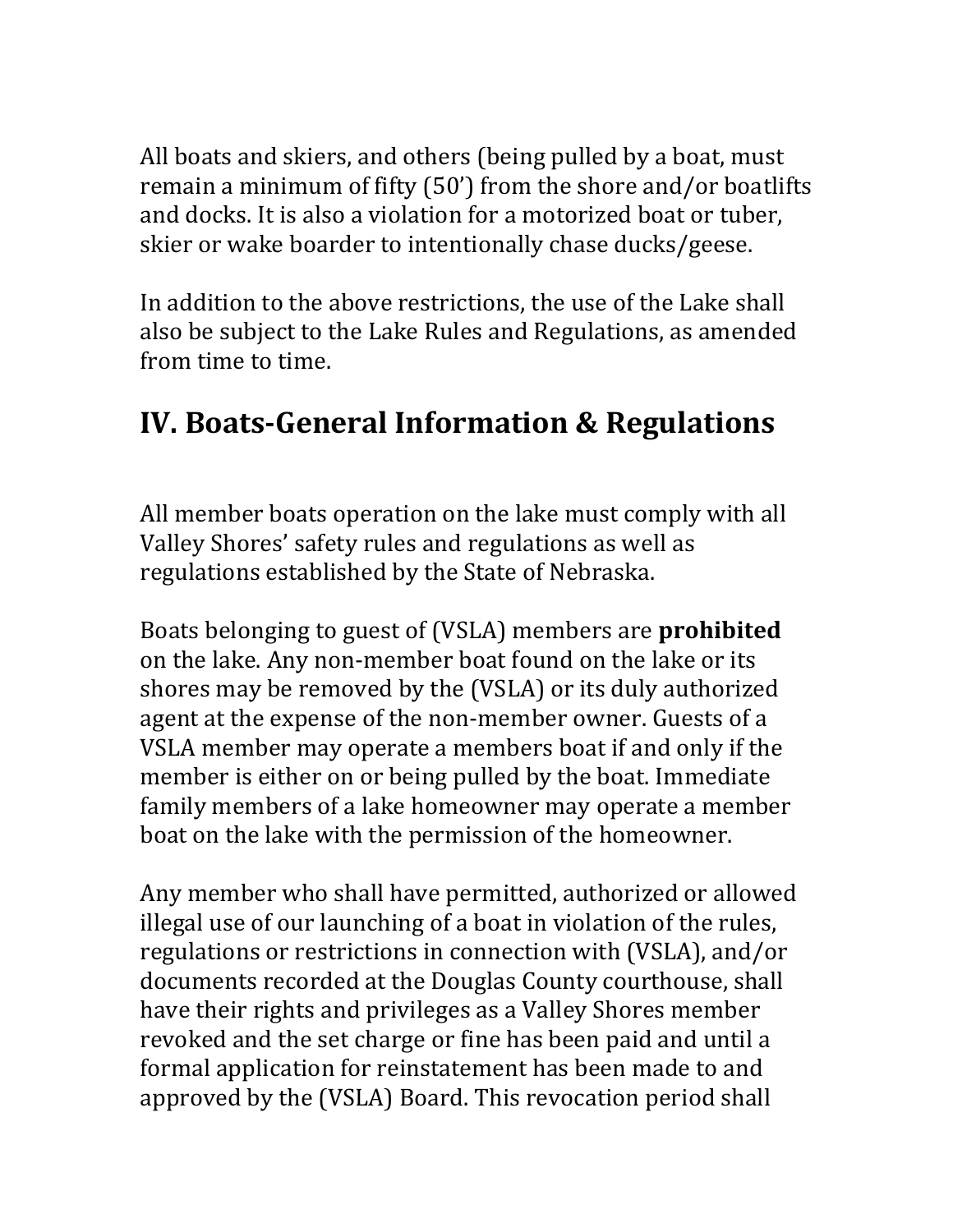run for a period of thirty (30) days from the date of the application to the Board, unless said the (VSLA) Board waives thirty (30) day waiting period.

Member boats removed and used in another body of water outside of Three Points Lake (our lake) must be held out for seven (7) days before being readmitted to the Lake.

There is a punitive system for violation of boating rules, which is set by the (VSLA) Board. The first offense is a warning. The second offense is a \$100 fine. The third offense in one boating season will result in the suspension of boating privileges for the rest of the season. Reinstatement will only be after written application is made to the (VSLA) Board. **Failure to pay** HOA ANNUAL DUES WILL IMMEDIATELY RESULT IN SUSPENSION OF YOUR BOATING PRIVILEDGES UNTIL THEY ARE PAID IN FULL.

All boats on the Lake must display the member's Lot number visible on the starboard aft (right rear) side of the boat. Stickers must be obtained from the (VSLA) Board with proof of current registration, proof of liability insurance and current dues.

To maintain safety for participants, boats may be restricted during special events deemed necessary by the (VSLA) Board. An example of a special event is, July 4 (fireworks display). Powered watercraft must be at "NO WAKE" speed during these designated times.

Only one motorized watercraft from each lot shall be operated on the water at any given time.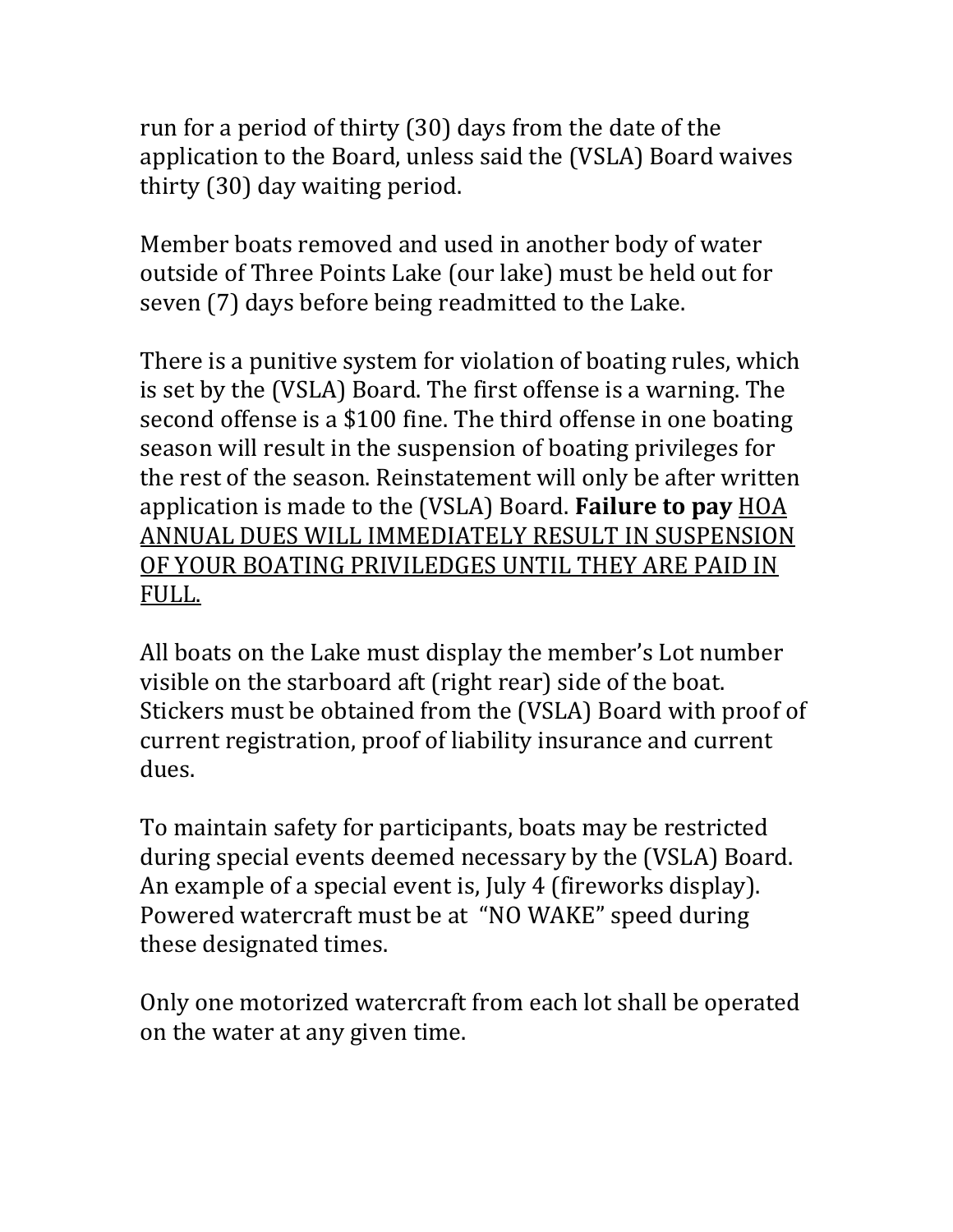No boat shall be equipped with sanitary facilities of any kind that is capable of directly discharging into the water.

**Boat Approval**: Approval of any boat used on the Lake shall be given by the (VSLA) Board. Restrictions on boat size or horsepower rating may be adjusted by the (VSLA) Board based upon market availability of boats & technological improvements made to future boat designs.

**Pontoon Boats:** Maximum length is twenty-two feet six inches (22' 6") determined by the length of the pontoons with the deck not to extend beyond either end of the pontoons and with a maximum of 115hp.

**Outboard Boats:** Maximum length is nineteen feet six inches (19'6") for fishing boats with a maximum of 150hp (prop shaft rating) motor. All outboard motors must be a 4-stroke or a Mercury Opti-Max design that meets or exceeds EPA's emission standards for the year 2006.

**Inboard/Outboard Boats:** Maximum length is nineteen feet six inches (19'6") with a maximum of 200hp (prop shaft rating) motor.

**Boat Motors:** No boat motors may be altered or modified from their original factor production standards to increase their performance or horsepower. All motors must meet or exceed the EPA's emission standards for the year 2006.

**Non-Pontoon Boat Lengths:** Boat lengths are measured from the bow of the boat to the drain plug. Swim platforms are not considered part of the boat's length.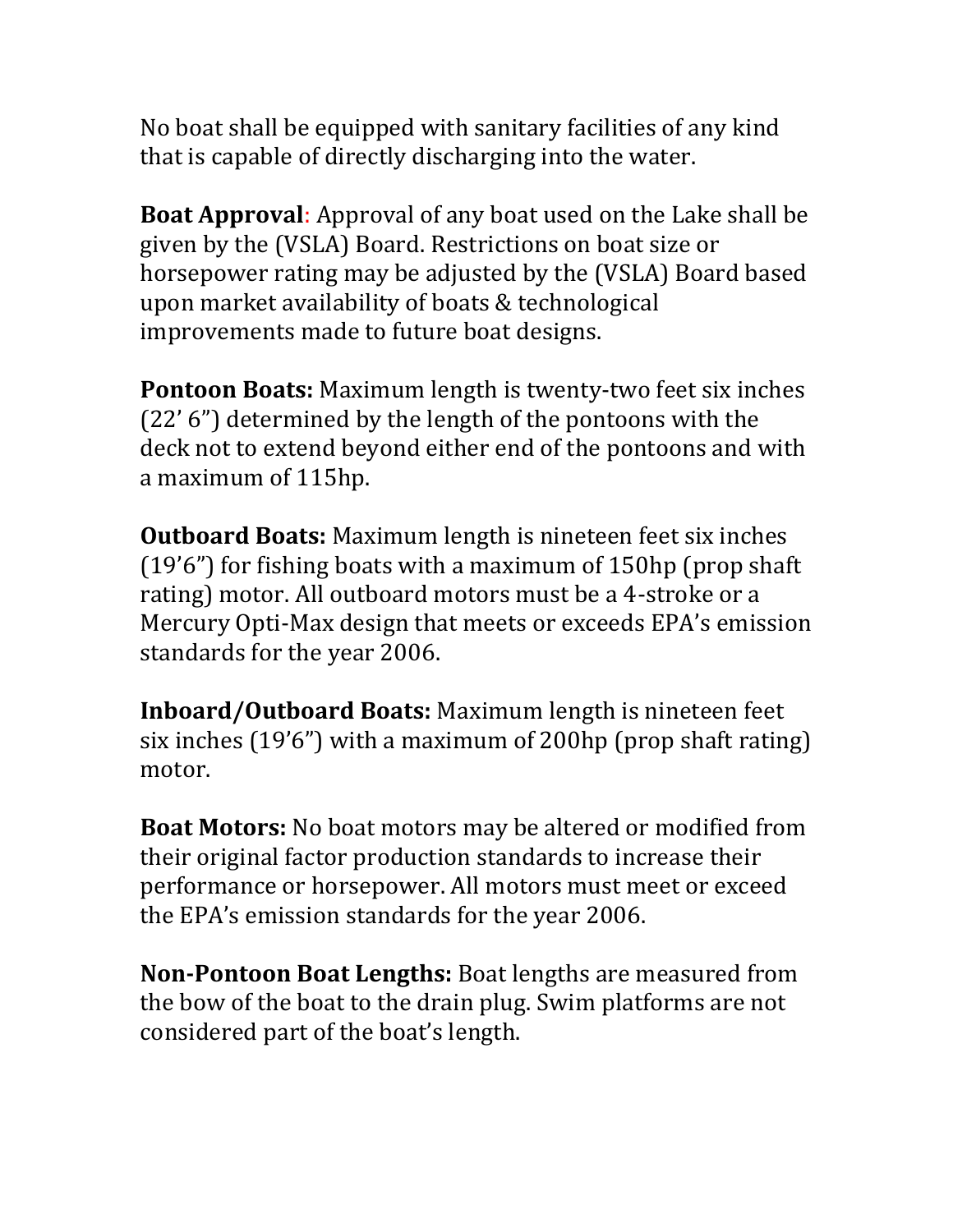**Hurricane/Deck Boats:** Current Hurricane boat owners have been grandfathered in on the Lake, but new Hurricane or deck boats will not be approved for use on the Lake. Wave mitigation is an objective of the (VSLA) Board.

**Boat Launch Gate**: If a homeowner needs to put in or remove their boat, please give 24 hours notice to the VSLA board member for permission to unlock the gate.

# **V. Boating Rules-Valley Shores**

All boats will be in a COUNTERCLOCKWISE direction.

All boats towing water skiers, tubers, ZUP Boards, knee boards, etc., must have a wide-angle rearview mirror, or an onboard observer, 13 years or older.

Boats must not follow a person being towed (skier, etc.,) closer than 200 feet (2/3 of a city block or 2 lot lengths).

All boats and skiers, etc., must remain a minimum of 50 ft. from the boatlifts and docks and 75 feet from the shoreline.

Boats and water vehicles of any kind must not operate between a downed skier and the towing boat.

Towlines may not be towed in the water for more than 300 feet (one city block). Towlines may not exceed 75 feet in length for skiers and 50 feet in length for tubers.

Boats shall be limited to a maximum of one towline at any time.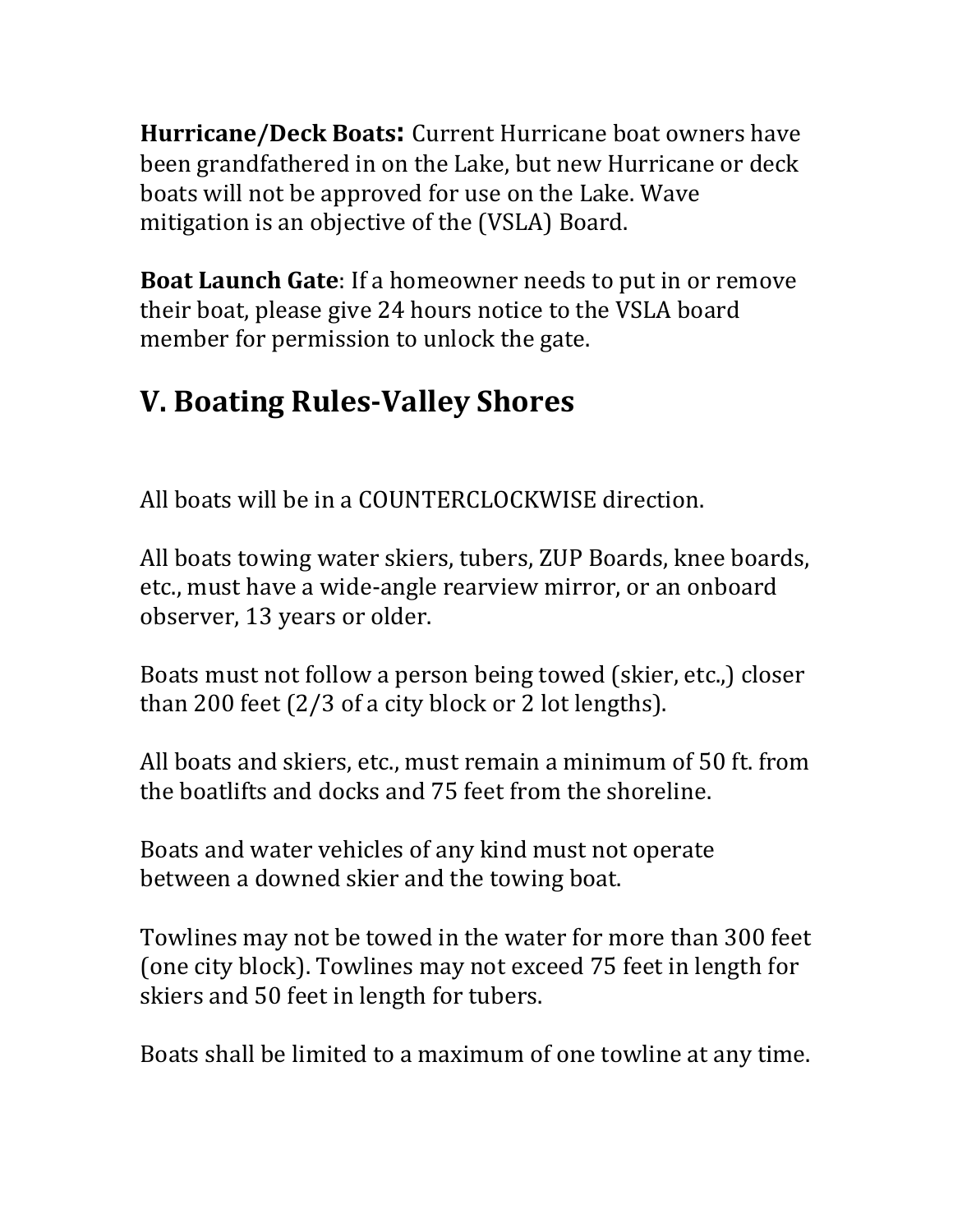Boats with a downed skier should turn around only while turning into or toward shore in order to pick up their skier. An orange flag should be used to alert other boaters of a downed skier/tuber, etc.

Pontoon boats shall not be allowed to pull water skiers or tubers.

Boaters must adhere to their boat's occupancy capacity while operating.

Sailboats, sailboards, kayaks, paddleboards or any other nonmotorized craft maybe used, and boat fishing is allowed as long as they operate within 75 feet of the shore at all times.

#### **VI. Boating-State Law Enforced @ Valley Shores**

Children under 12 years of age and younger must wear approved life preservers when in a moving boat.

All residents born after 12/31/1985 must successfully complete the Nebraska boating safety course and be in possession of a valid certificate.

No one under the age of 18 years of age shall operate a motorboat of any class at any time.

All boats must use appropriate navigation lights if on the lake at night.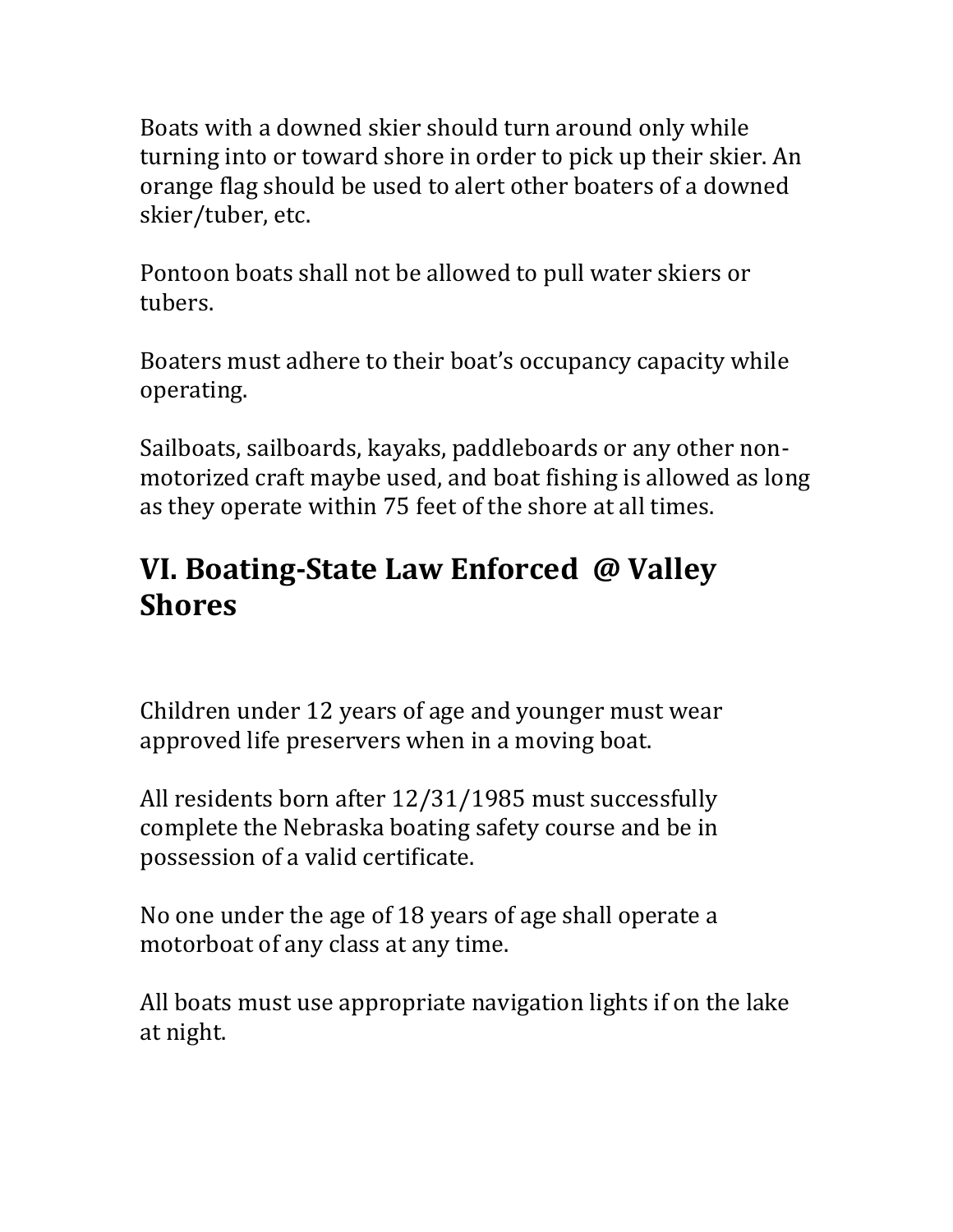Sailboats, canoes, rowboats, paddleboats, any vessel not operating under mechanical power, any anchored vessel, and swimmers always have the right of way over any vessel operating under mechanical power.

Chasing waterfowl with powered water vehicles is prohibited and is a reason to lose lake privileges.

All water skiers or persons being towed must wear a life jacket or approved gear while being towed.

All boats pulling people must have an orange flag on board and show it when the person was being towed is down.

All boats must have a U.S. Coast Guard approved life saving device of Type I, II, or III, for each person on board. In addition, every vessel shall carry at least one U.S. Coast Guard approved throwable flotation device (Type IV).

All boats must have an efficient whistle or other mechanical sound-producing device.

It is prohibited to stand or sit on the side edge of a moving powerboat.

It is a violation to occupy rear (jump seats) while underway.

360-degree turns of any kind are not permitted on the lake.

Starting a skier/tuber in a cove is permitted. However, at no time is it permitted to go deep into a cove with a skier/tuber. Other than starting a skier, wake speed is to be observed when deep into a cove. These rules apply to all 4 coves in our lake.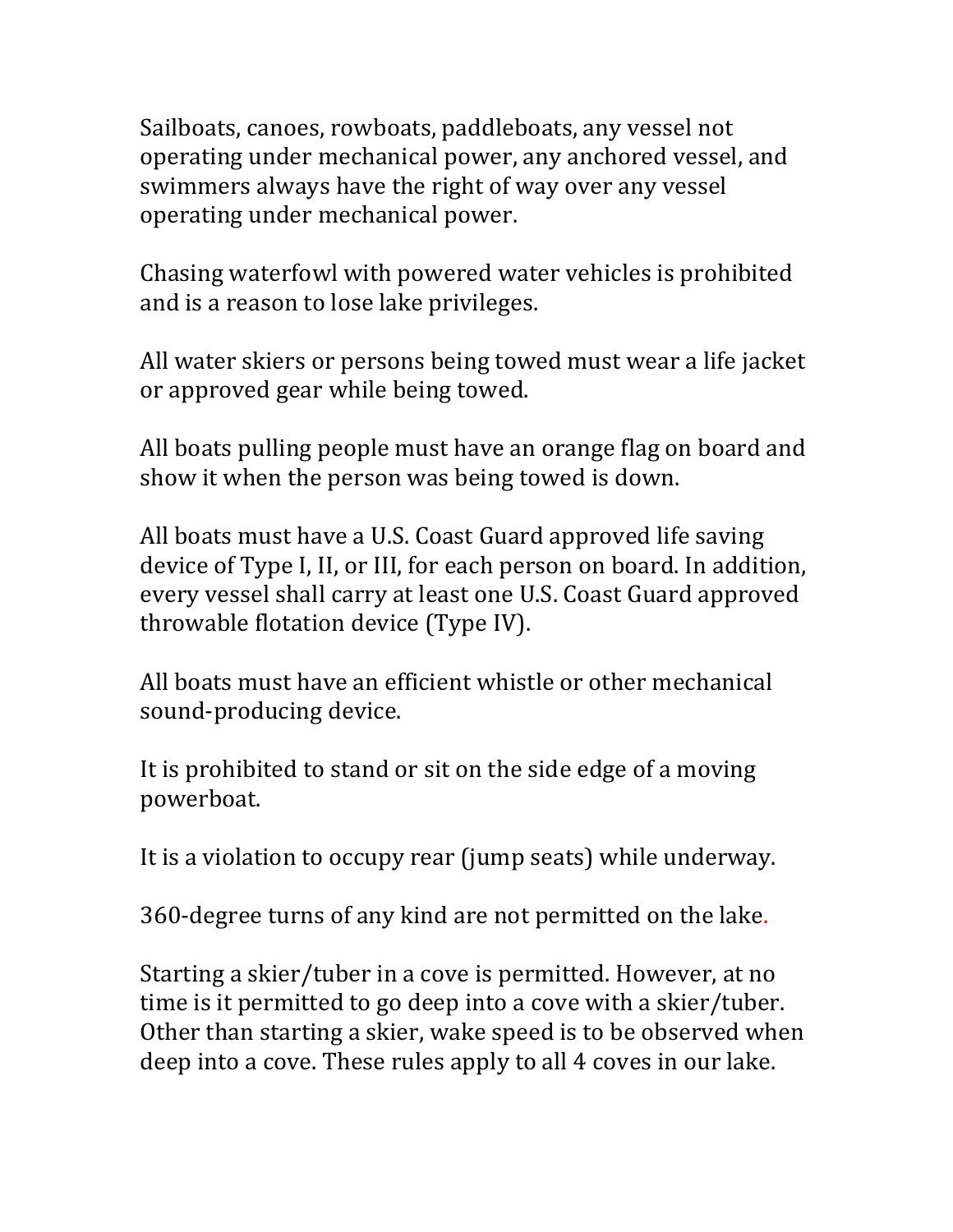Slalom skiing on the lake is permitted. However, dropping a ski is prohibited if a skier starts with two (2) skis.

Paddleboard, kayaks, etc., must remain within twenty-five feet (25') of the shoreline or docks/lifts.

The Lot Owner must accompany Guests/relatives in order to operate a power watercraft on the Lake. Immediate family members approved by the lake homeowner are exempt from this rule.

The Lot Owner must be present when guests are fishing. Golf course residents may fish if they pay the full HOA dues regardless of the time of the year.

## **VII. Docks/Boat Lifts/Boat Houses**

(VSLA) grants each waterfront lot owner the privilege to put a dock and/or boat lift in the lake in front of his or her respective lot. Therefore, for the safety of the member's family and that of all members of (VSLA), the plans for all boat docks and lifts showing their size, materials, colors and configuration, must be approved by the Association prior to their installation.

**Boat Docks:** allowed are those made of wood, polyethylene, vinyl, fiberglass, or aluminum or a non-rusting material and shall not extend more than twenty (20) feet into the Lake from the Owner's Lake Lot line.

**Boat Lifts:** allowed will be made of aluminum, such as "Shore Station, Hewitt, etc., or a non –rusting type of material